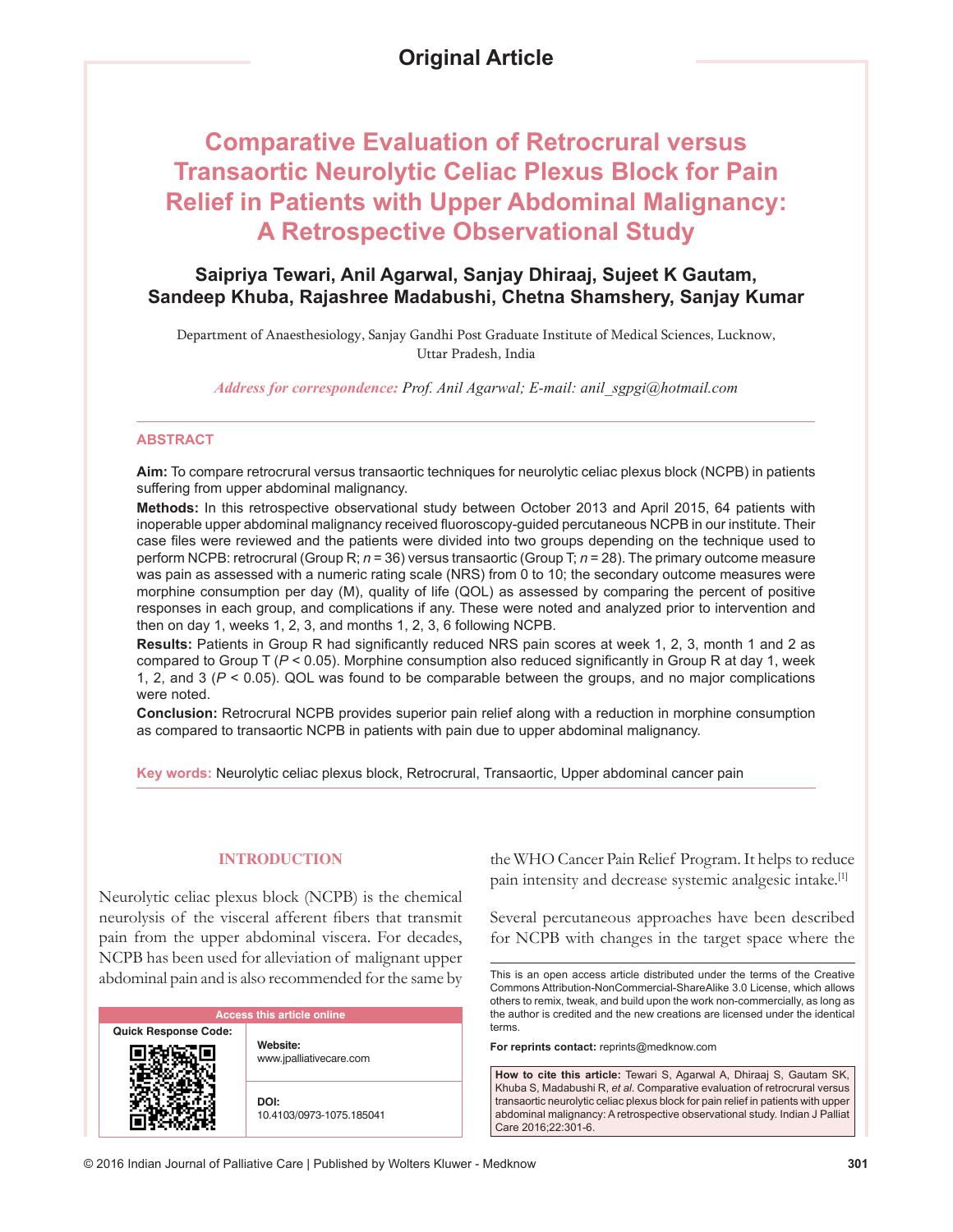neurolytic agent is injected and the insertion route of the needle. Various imaging modalities such as computed tomography, fluoroscopy, and ultrasonography have been used to guide needle placement in order to make it placement more accurate, increase the efficacy, and decrease complications. However, there is a lack of evidence suggesting that which approach provides the most effective pain relief with minimal complications; this is partially due to lack of well-designed studies comparing different approaches.

Among the various percutaneous techniques performed under fluoroscopic guidance, the classic retrocrural technique describes the placement of the needle in the retrocrural space with the spread of injectate in the space. The transaortic technique, on the other hand, describes the placement of the needle beyond the anterior wall of the aorta as near as possible to its central axis, immediately below the origin of the celiac artery for the destruction of the celiac ganglia.[2] In this retrospective observational study, we have analyzed the comparative efficacy retrocrural versus transaortic NCPB in providing pain relief to patients suffering from upper abdominal malignancy.

# **METHODS**

This retrospective observational study was conducted in the Pain Clinic, Department of Anaesthesia, Sanjay Gandhi Post Graduate Institute of Medical Sciences, Lucknow, India, a Tertiary Care Hospital.

# **Inclusion criteria**

The study population consisted of patients with inoperable upper abdominal malignancies who responded poorly to opioids for pain relief and received fluoroscopy‑guided percutaneous NCPB in our institute between October 2013 and April 2015. Sixty-four patients underwent NCPB in this duration, and their case files were reviewed for data collection.

# **Outcome measures and assessment**

The primary outcome measure was a pain as assessed with a numeric rating scale (NRS); the secondary outcome measures were morphine consumption, quality of life (QOL), and side effects if any. The following data were collected: Age, body weight, and time since onset of pain. NRS score for pain (N) between 0 and 10 and morphine consumption (M) were noted prior to intervention and then on day 1, weeks 1, 2, 3, and months 1, 2, 3, 6. The data were collected by clinic interviews and for patients who could not visit the outpatient department, telephonic interviews were done. QOL was assessed with the help of quality of sleep (S), family life (F), and social interaction (Soc) which were recorded at the above-mentioned time points and these were analyzed between the groups by comparing the percent of positive responses in each category to evaluate QOL. Any other unforeseen complications that had been reported were also compared. The patients were divided into two groups depending on the technique used to perform NCPB: Retrocrural (Group R; *n* = 36) versus transaortic (Group T;  $n = 28$ ). The technique used was as per the operator's choice as both the techniques are practiced in our institute.

# **Procedure technique**

All the NCPB were conducted in the operation theater under fluoroscopy guidance and hemodynamic monitoring including electrocardiogram, blood pressure, and pulse oximeter monitoring. Intravenous access was obtained with an 18 G cannula and patients were preloaded with 500 ml of normal saline. The procedures were performed under full aseptic precautions with the patient in a prone position with a pillow underneath the abdomen in order to reverse the thoracolumbar lordosis.

In retrocrural NCPB (Group R), L1 vertebral body was identified and the tip of the transverse process of L1 was aligned along its anterolateral margin with 25–35° oblique angulation of the fluoroscope. Needle entry point was above L1 transverse process along the lateral vertebral body margin; 22 G 15 cm spinal needles were placed on both sides following local anesthetic infiltration. The end points were confirmed on lateral fluoroscopy with needle tips positioned at the anterior margin of the vertebral body. About 1–2 ml of nonionic contrast was injected and confirm correct needle placement in anteroposterior (AP) and lateral fluoroscopic views and to rule out the intravascular injection. 5 ml of 1% lignocaine was then administered through each needle, followed after 5 min by 15 ml of 100% alcohol on each side [Figure 1].

In transaortic NCPB (Group T), only unilateral left‑sided transaortic block was performed in a manner similar as described above; 22 G 15 cm spinal needle was inserted from the left side and advanced until it penetrated the aortic wall suggested by feeling of loss of resistance and blood expulsion from the needle hub after removing needle stylet. The needle was advanced until the cessation of blood expulsion. Following negative aspiration 1–2 ml of nonionic contrast was injected to rule out intravascular injection and confirm correct needle placement in AP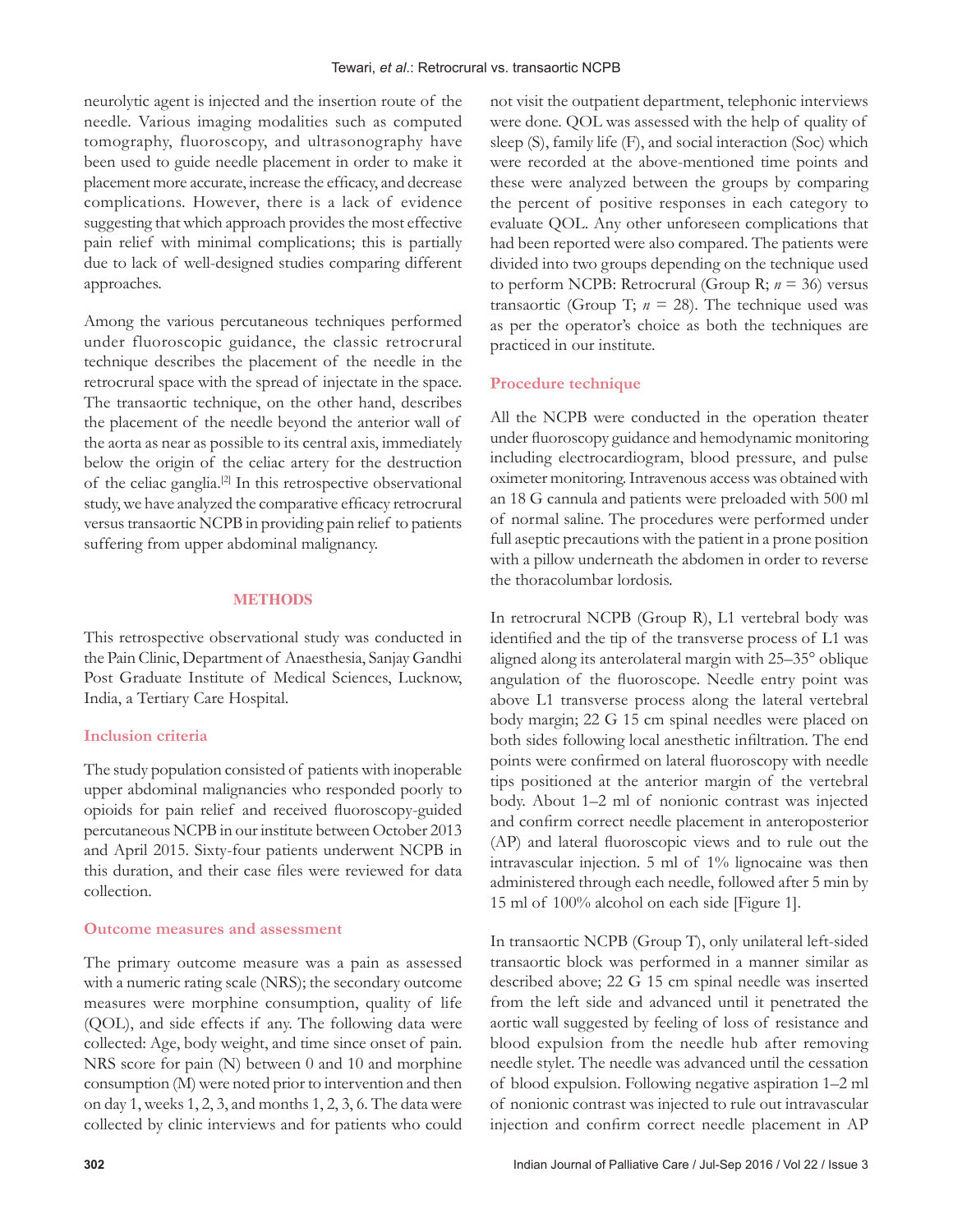

**Figure 1:** (a-f) C-arm guided retrocrural technique for celiac plexus block

and lateral fluoroscopic views. 10 ml of 1% lignocaine was administered, followed after 5 min by 20 ml of 100% alcohol [Figure 2].

The needles were flushed with 1 ml of 0.9% normal saline and then removed. All the patients were observed in postanesthesia care unit for 4 h; vital signs (pulse, blood pressure, and oxygen saturation) were monitored and complications, if any, were managed and documented.

#### **Statistical analysis**

Demographic data were analyzed with one‑way ANOVA for continuous variables and Chi‑square test for categorical variables. The NRS pain scores and QOL were analyzed with Mann–Whitney U-test, morphine consumption was analyzed with Student's *t*‑test, and the incidences of side effects were analyzed with Fisher's exact test. The package SPSS version 20.0 (SPSS Inc., Chicago, IL, USA) was used for statistical analysis. *P* < 0.05 was considered as significant.



**Figure 2:** (a-d) C-arm guided transaortic technique for celiac plexus block

#### **RESULTS**

Sixty‑four patients suffering from advanced upper abdominal malignancy underwent NCPB for the alleviation of pain during October 2103–April 2015. There was no difference among the groups as regards to age, sex, weight distribution, and duration of pain  $(P > 0.05)$  [Table 1]. Diagnosis of patients is presented as numbers [Table 2].

In both the groups, reduction in NRS scores was observed following celiac plexus block. When comparing the two groups, it was found that patients in Group R had significantly reduced NRS pain scores as compared to patients in Group T at week 1, 2, 3, month 1 and 2 (*P* < 0.05). However, 3rd month onward, NRS pain scores in both the groups were comparable [Figure 3].

Preprocedure morphine consumption was comparable between the two groups ( $P > 0.05$ ). Patients in both the groups reported a significant decrease in morphine requirement postprocedure ( $P \le 0.05$ ). When comparing the two groups, morphine consumption was reduced in Group R on day 1, week 1, week 2, and week 3 as compared to Group T  $(P < 0.05)$ . Thereafter, morphine requirement in both the groups was comparable until the end of assessment period  $(P > 0.05)$  [Figure 4].

There was no significant difference in the QOL of patients between two groups in terms of quality of sleep, interaction with family, and social interaction [Table 3].

Most common complication reported was transient back ache at the site of injection in 61% patients in Group R and 50% patients in Group T ( $P > 0.05$ ). This was mild in intensity and resolved by itself within a week.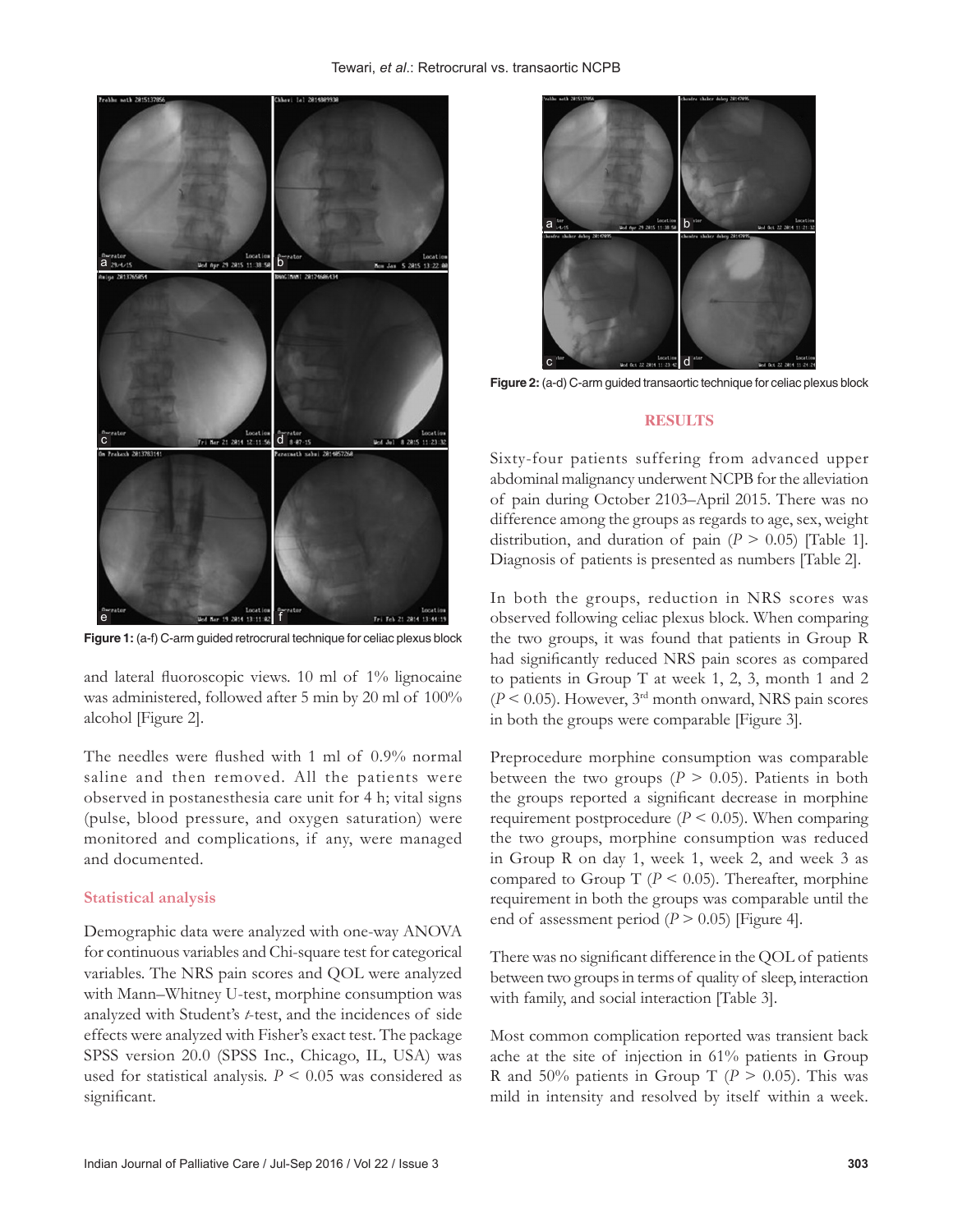Self-limiting diarrhea was another complication seen in 16.7% patients in Group R and 14.3% in Group T  $(P > 0.05)$ , which resolved within 2–5 days. Hypotension was observed in 22.2% patients in Group R and 21.4% patients in Group T during the procedure  $(P > 0.05)$ which was managed by intravascular fluid resuscitation. All the patients were discharged from the hospital on the same day once their hemodynamics were stabilized, usually within 4 h. On follow-up, none of the patients described features suggestive of postural hypotension. No major complications were observed.

# **DISCUSSION**

NCPB is the most widely used interventional procedure for upper abdominal pain relief with demonstrated efficacy for patients with malignant and chronic nonmalignant pain. It has been shown to provide a long lasting benefit for 70–90% of patients with pancreatic and intraabdominal cancers[3] with the benefit ranging from 50 days till up to the time of death.[4] All our patients who received NCPB, irrespective of the technique used,

| Table 1: Demographic data presented either as |  |  |  |
|-----------------------------------------------|--|--|--|
| number of patients or mean±standard deviation |  |  |  |
|                                               |  |  |  |

|                           | Group R $(n=36)$ | Group T $(n=28)$ |
|---------------------------|------------------|------------------|
| Age (years)               | $51.2 \pm 12.9$  | $52.7 \pm 15.8$  |
| Sex (male/female)         | 16/20            | 12/16            |
| Body weight (kg)          | $50.9 \pm 7.8$   | $54.2 \pm 7.4$   |
| Duration of pain (months) | $3.1 \pm 1.8$    | $2.8 + 1.6$      |
|                           |                  |                  |

**Table 2: Diagnosis of patients presented as numbers Diagnosis Group R (***n***=36) Group T (***n***=28)**

| Carcinoma gallbladder                         | 20 | 10 |
|-----------------------------------------------|----|----|
| Periampullary carcinoma/pancreatic malignancy |    | 12 |
| Hepatocellular carcinoma                      |    |    |
| Cholangiocarcinoma                            |    |    |



**Figure 3:** Pain as assessed by numeric rating scale in the various groups. Data are presented as a mean ± standard deviation. \**P* < 0.05 during within the group comparison. # *P* < 0.05 during between group comparison

demonstrated a significant reduction in visual analog scale scores following the procedure, thus reaffirming the efficacy of NCPB.[5]

The technique for celiac plexus block was first described by Kappis in 1914. Since then, various approaches have been developed differing in the route of insertion of the needle, the final position of the needle, and imaging modalities to improve the accuracy of needle placement.<sup>[6]</sup> However, there is a lack of well‑designed studies comparing different approaches.

In this retrospective observational study, we have compared the fluoroscopy‑guided retrocrural technique versus the transaortic technique, and report that pain was significantly reduced in Group R till the 2nd month postprocedure (*P* < 0.05). Morphine consumption also was reduced in Group R as compared to Group T up to the  $3<sup>rd</sup>$  week postprocedure ( $P < 0.05$ ). Subsequently, however, pain relief and morphine consumption were found to be comparable in both the study groups till the end of the assessment period, i.e., 6 months  $(P > 0.05)$ .

Among the various posterior percutaneous techniques performed under fluoroscopic guidance, the classic retrocrural technique describes the bilateral needle placement and injection of neurolytic agent posterior‑cephalad to diaphragm in the retrocrural space. The injectate is found to first concentrate posterior to the aorta and in front of the L1 vertebral body where it blocks the retroaortic celiac plexus fibers. It then diffuses cephalad to block the splanchnic nerves. It finally encircles the aorta only when enough drug is injected to transgress the diaphragm by diffusing caudad through the aortic hiatus.[7] It has thus been suggested that the retrocrural technique is more likely to produce splanchnic nerve block rather than actual celiac plexus block and is also referred to as a "deep splanchnic block".[8]



**Figure 4:** Morphine consumption in the various groups. Data are presented as a mean ± standard deviation. \**P* < 0.05 during within the group comparison. # *P* < 0.05 during between group comparison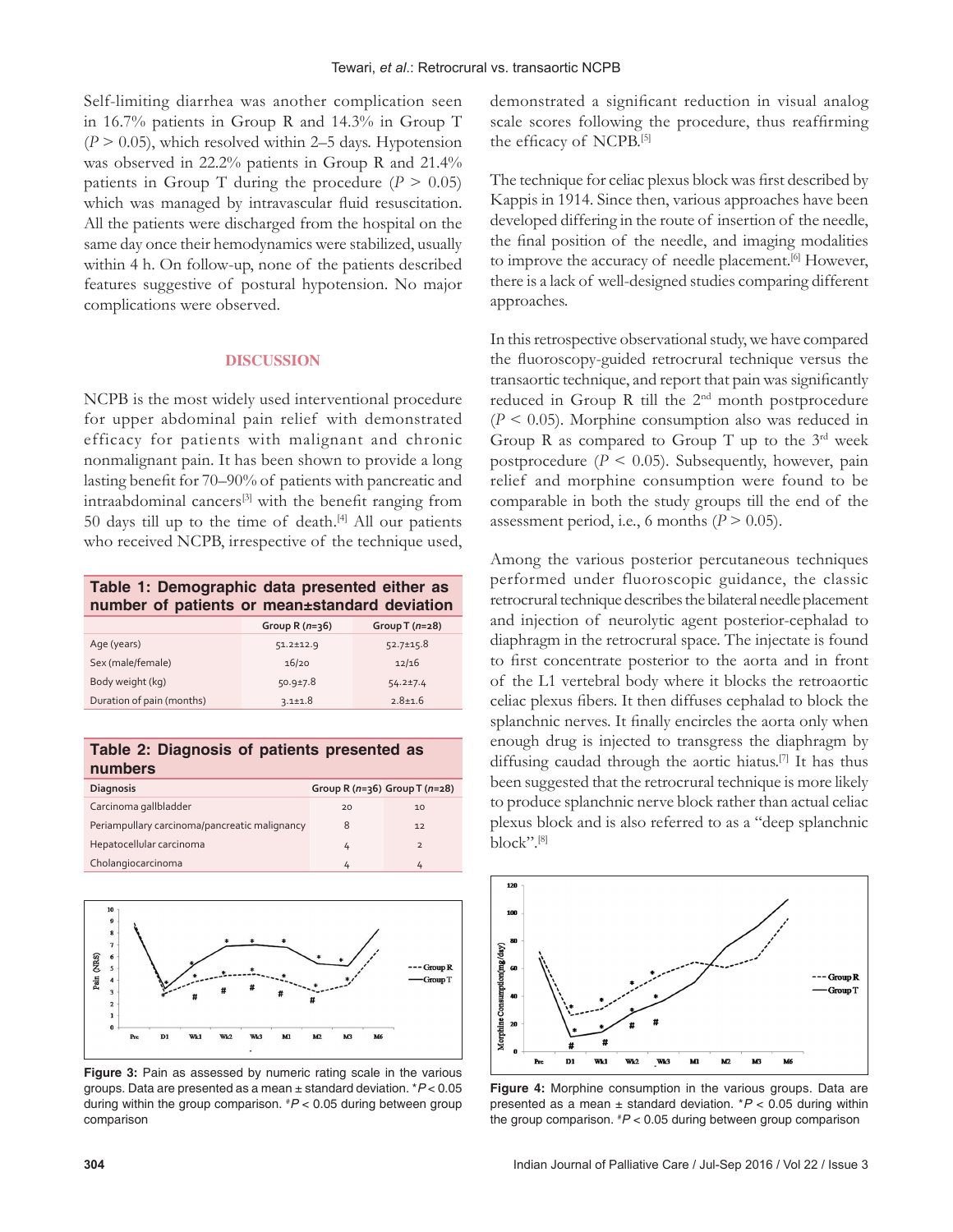#### Tewari, *et al*.: Retrocrural vs. transaortic NCPB

| rable 5. Comparison of the quality of the between the two groups |                      |             |      |                           |               |                          |                           |               |                          |
|------------------------------------------------------------------|----------------------|-------------|------|---------------------------|---------------|--------------------------|---------------------------|---------------|--------------------------|
|                                                                  | Normal sleep quality |             |      | Normal family interaction |               |                          | Normal social interaction |               |                          |
|                                                                  | Group T (%)          | Group R (%) | P    | Group T (%)               | Group $R$ (%) | P                        | Group T (%)               | Group $R$ (%) | P                        |
| Preprocedure                                                     | 35.7                 | 38.9        | 0.85 | 21.4                      | 22.2          | 1.0                      | 7.1                       | 33.3          | 0.10                     |
| Day 1                                                            | 35.7                 | 44.4        | 0.62 | 14.3                      | 44.4          | 0.07                     | 14.3                      | 38.9          | 0.19                     |
| Week <sub>1</sub>                                                | 53.8                 | 53.3        | 0.98 | 30.8                      | 46.7          | 0.39                     | 23.1                      | 53.3          | 0.10                     |
| Week 2                                                           | 45.5                 | 54.5        | 0.67 | 36.4                      | 45.5          | 1.0                      | 27.3                      | 45.5          | 0.66                     |
| Week 3                                                           | 54.5                 | 50          | 0.83 | 45.5                      | 40            | 1.0                      | 36.4                      | 30            | 1.0                      |
| Month <sub>1</sub>                                               | 50                   | 55.6        | 1.00 | 37.5                      | 33.3          | 1.0                      | 42.9                      | 50            | 0.91                     |
| Month <sub>2</sub>                                               | 20                   | 40          | 1.00 | 100                       | 80            | 1.0                      | 100                       | 83.3          | 1.0                      |
| Month $\frac{1}{3}$                                              | 25                   | 25          | 1.00 | 100                       | 100           | $\overline{\phantom{a}}$ | 100                       | 100           |                          |
| Month 6                                                          | 50                   | 33.3        | 1.00 | 100                       | 100           | $\overline{\phantom{a}}$ | 100                       | 100           | $\overline{\phantom{a}}$ |

# **Table 3: Comparison of the quality of life between the two groups**

The transaortic technique, on the other hand, describes the placement of the needle beyond the anterior wall of the aorta as near as possible to its central axis, immediately below the origin of the celiac artery for the destruction of the celiac ganglia. The injectate thus encircles the aorta, covering first the anterior, and then the posterior surfaces of the aorta.<sup>[9]</sup> It is known that advanced abdominal malignancy can spread and engulf the celiac ganglia, thereby preventing its adequate coverage by the neurolytic agents when injected anterior to the aorta. Deposition of the agent more proximally may help to overcome this problem. This might explain the superiority of the retrocrural technique as observed in our study. However, this could be confounded by the fact that the volume of injectate used in the retrocrural technique was more (30 ml) than that used in the transaortic technique (20 ml). This is a limitation of our study due to its retrospective observational design, and it would be interesting to compare the two techniques in a prospective randomized controlled trial, thus minimizing any confounding factors.

Post NCPB, any residual or breakthrough pain was managed as per the WHO ladder. The differences observed in morphine consumption indicate that in retrocrural group, postprocedure, satisfactory pain relief was achieved with the use of simple analgesics and weak opioids like tramadol, obviating the need to consume high doses of strong opioids like morphine. The maximum benefit lasted up to the 3rd week postprocedure. Frequent side effects such as dry mouth, drowsiness, constipation, and nausea and vomiting have been often reported with the use of morphine in cancer patients<sup>[10]</sup> and reduction in morphine requirement is known to improve social and cognitive scales and hence facilitate better end of life care.<sup>[11]</sup> Reduction of morphine consumption was thus a valuable advantage of the retrocrural technique.

The importance of QOL issues for cancer patients is well-recognized and over the past several decades numerous studies have addressed the physical, emotional, social, and sexual well-being of cancer patients. A number of cancer-specific QOL measures have been developed<sup>[12]</sup> and various previous studies evaluating NCPB in pancreatic malignancies have demonstrated improved physical, emotional, and social well-being in patients receiving NCPB).[13,14] We found the QOL to be similar, both pre‑ and post‑procedure in both the groups. This may be attributed to the fact that our study population consisted of a much more diverse group of diagnoses, and that factors such as progression of the tumor, malignancy-related complications, and reduction in efficacy of the block over time contributed in hindering significant improvement. Another limitation of the present study is that we did not use a standardized QOL questionnaire.

NCPB is usually a safe procedure with rare serious complications. These complications are usually caused due to either chemical or traumatic injury to the surrounding structures. The most common complication that we observed was a transient backache at the site of injection. Previously, hypotension secondary to sympathetic denervation has been documented in almost one‑third patients and self‑limiting diarrhea in about 40% patients as a result of unopposed parasympathetic activity. These were also observed in our group of patients as well, irrespective of the technique used for NCPB. Various other complications have also been reported such as shoulder pain, dysesthesia, impaired ejaculation, diaphragmatic paralysis, and pneumothorax. These complications are uncommon. As regards major neurological complications, only 11 cases of paraplegia have been reported in the literature.<sup>[2]</sup> None of the rarer complications were observed in any of our patients.

### **CONCLUSION**

In this retrospective observational study, we conclude that retrocrural neurolytic celiac plexus provides